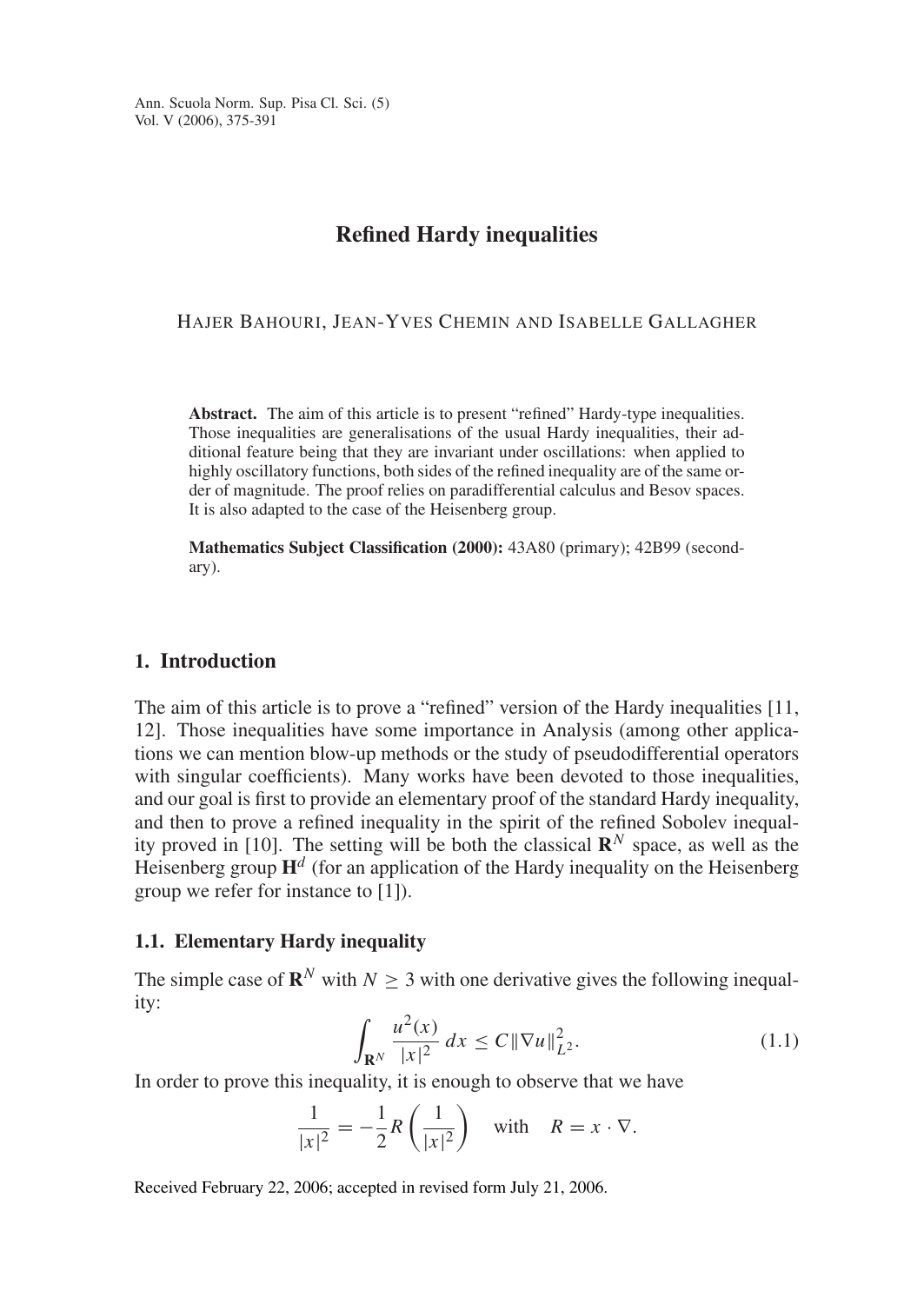An integration by parts joint with the fact that the divergence of *R* is equal to *N* gives the result.

Let us now present the case of the Heisenberg group. The Heisenberg group  $\mathbf{H}^d$  is the space  $\mathbb{R}^{2d+1}$  endowed with the following product group law:

$$
w \cdot w' = (x + x', y + y', s + s' + (y|x') - (y'|x))
$$

where  $w = (x, y, s)$  and  $w' = (x', y', s')$ . Let us notice that  $\mathbf{H}^d$  is a non commutative group and that the inverse of w is  $w^{-1} = (-x, -y, -s)$ . The Lebesgue measure on  $H^d$  seen as  $\mathbb{R}^{2d+1}$  is invariant by translation with respect to this law. We define the convolution of two functions by

$$
f \star g(w') = \int_{\mathbf{H}^d} f(w'w^{-1})g(w)dw.
$$

Let us emphasize that this convolution product is, as  $H^d$  itself, not commutative. We say that a vector field *X* is left invariant if  $X(f(a)) = (Xf)(a)$ . The Lie algebra of left invariant vector fields is spanned by the vector fields

$$
X_j = \partial_{x_j} + y_j \partial_s, \ Y_j = \partial_{y_j} - x_j \partial_s \quad \text{with } j \in \{1, \dots, d\} \quad \text{and} \quad S = \partial_s = \frac{1}{2} [Y_j, X_j].
$$

In all that follows, we shall denote by  $Z$  the family defined by  $Z_i = X_i$  and  $Z_{i+d} =$ *Yj* . Let us denote

$$
\Delta_{\mathbf{H}} \stackrel{\text{def}}{=} \sum_{j=1}^{2d} Z_j^2 \quad \text{and for } \alpha \in \{1, \dots, 2d\}^k, \quad \mathcal{Z}^{\alpha} \stackrel{\text{def}}{=} Z_{\alpha_1} \dots Z_{\alpha_k}.
$$
 (1.2)

One can associate Sobolev spaces to the system  $\mathcal Z$  through the following definition.

**Definition 1.1.** Let *k* be a non negative integer, we denote by  $\dot{H}^k(\mathbf{H}^d)$  the homogeneous Sobolev space of order *k* which is the space of functions *u* such that

$$
||u||_{\dot{H}^k(\mathbf{H}^d)}^2 \stackrel{\text{def}}{=} \sum_{\alpha \in \{1, ..., 2d\}^k} ||\mathcal{Z}^{\alpha}u||_{L^2(\mathbf{H}^d)}^2 < \infty.
$$
 (1.3)

Let us also introduce the distance to the origin

$$
\rho(w) \stackrel{\text{def}}{=} \left( (|x|^2 + |y|^2)^2 + s^2 \right)^{\frac{1}{4}} \quad \text{with} \quad w = (x, y, s)
$$

and the dilation  $\delta_{\lambda}(w) \stackrel{\text{def}}{=} (\lambda x, \lambda y, \lambda^2 s)$ . Let us point out that the function  $\rho$  is homogenenous of degree 1 in the sense that

$$
\rho\circ\delta_\lambda=\lambda\rho
$$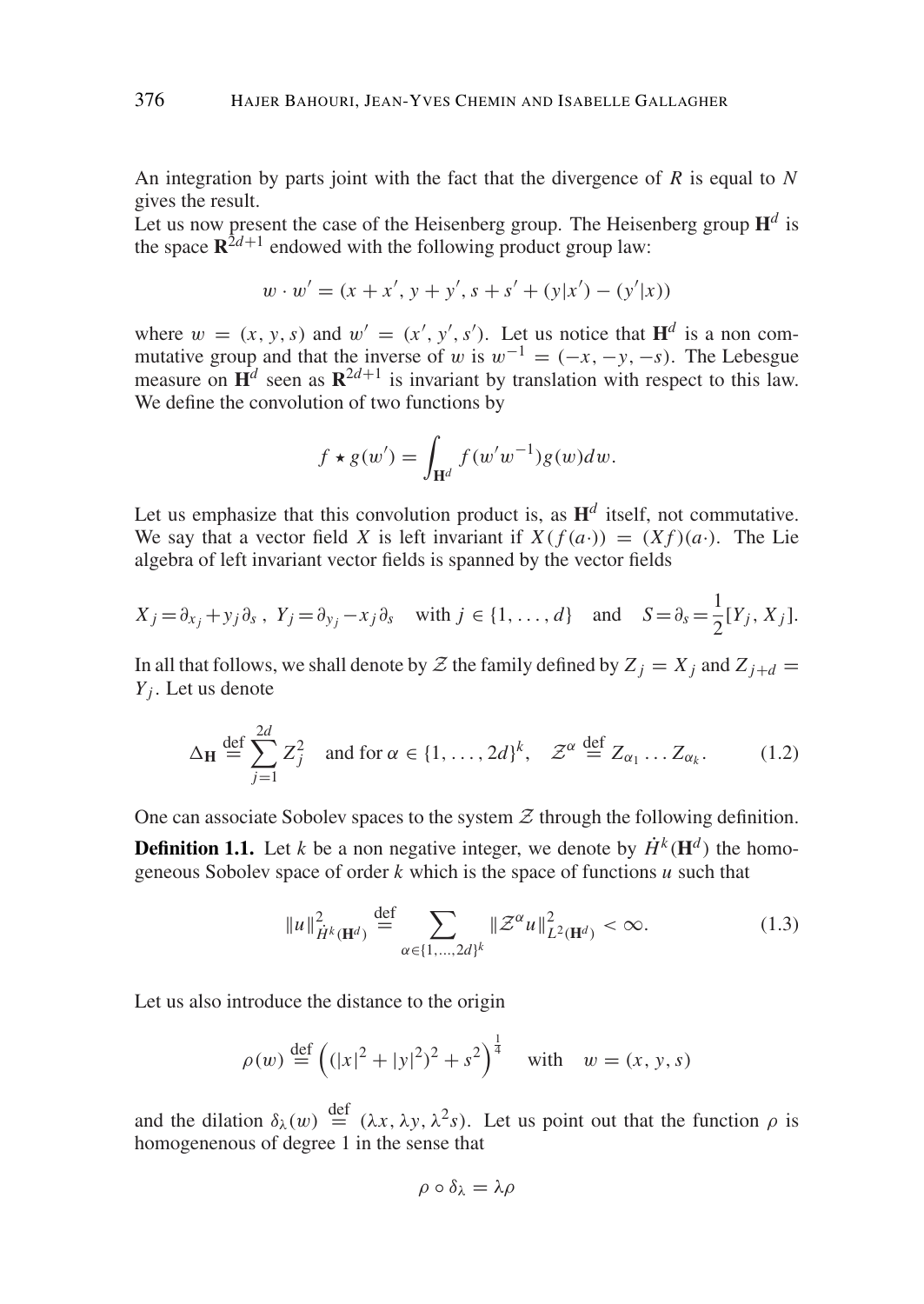and the vector fields  $Z_i$  change the homogeneity as

$$
Z_j(f\circ\delta_\lambda)=\lambda(Z_jf)\circ\delta_\lambda.
$$

Moreover, we have

$$
\left|Z_j \rho^{\sigma}\right| \le C_{\sigma} \rho^{\sigma-1}.
$$
 (1.4)

Let us also introduce the homogeneous dimension  $N = 2d + 2$  noticing that the Jacobian of the dilation  $\delta_{\lambda}$  is  $\lambda^N$ . The Hardy inequality with one derivative in this context is

$$
\int_{\mathbf{H}^d} \frac{u^2(w)}{\rho^2(w)} dw \leq C \|\nabla_{\mathbf{H}} u\|_{L^2}^2 \quad \text{where} \quad \nabla_{\mathbf{H}} u \stackrel{\text{def}}{=} (Z_1 u, \dots, Z_{2d} u).
$$

The proof (as written for instance in [1]) of this inequality relies mainly on the fact that

$$
\frac{1}{\rho^2} = -\frac{1}{2}R\left(\frac{1}{\rho^2}\right) \quad \text{with} \quad R \stackrel{\text{def}}{=} \sum_{j=1}^d (x_j X_j + y_j Y_j) + 2s \partial_s.
$$

An integration by parts and the fact that div  $R = N$  essentially gives the result.

## **1.2. More general Hardy inequalities**

Now we want to state Hardy inequalities with any number of derivatives less than *N*/2.

**Theorem 1.2.** *Let*  $s \in ]0, N/2[$ *. There exists a constant C such that* 

$$
\int_{\mathbf{R}^N} \frac{|u|^2(x)}{|x|^{2s}} dx \le C \|u\|_{\dot{H}^s(\mathbf{R}^N)}^2 \quad \text{and} \quad \int_{\mathbf{H}^d} \frac{|u|^2(w)}{\rho^{2s}(w)} dw \le C \|u\|_{\dot{H}^s(\mathbf{H}^d)}^2
$$

*where the spaces*  $\dot{H}^s$  *are defined by complex interpolation.* 

Classically, the way of proving this consists in proving that the operators

$$
\frac{1}{|x|^s}(-\Delta)^{-\frac{s}{2}} \quad \text{or} \quad \frac{1}{\rho^s}(-\Delta_{\mathbf{H}})^{-\frac{s}{2}}
$$

are bounded on  $L^2(\mathbf{R}^N)$  or  $L^2(\mathbf{H}^d)$ . The purpose of this paper is first to give a more direct proof of these inequalities, which will be the same for  $\mathbb{R}^N$  or  $\mathbb{H}^d$ . Moreover, in the case of  $\mathbb{R}^N$ , let us apply the above Hardy inequality with  $s = 1$  to the family  $(f_{\varepsilon})_{\varepsilon>0}$  of functions defined by

$$
f_{\varepsilon}(x) = e^{i\frac{x_1}{\varepsilon}}\theta(x)
$$

where  $\theta$  is a given function in the Schwartz class  $\mathcal{S}(\mathbf{R}^N)$ . The left-hand side of the inequality is obviously independent of  $\varepsilon$  and the right-hand side is of order  $\varepsilon^{-1}$ .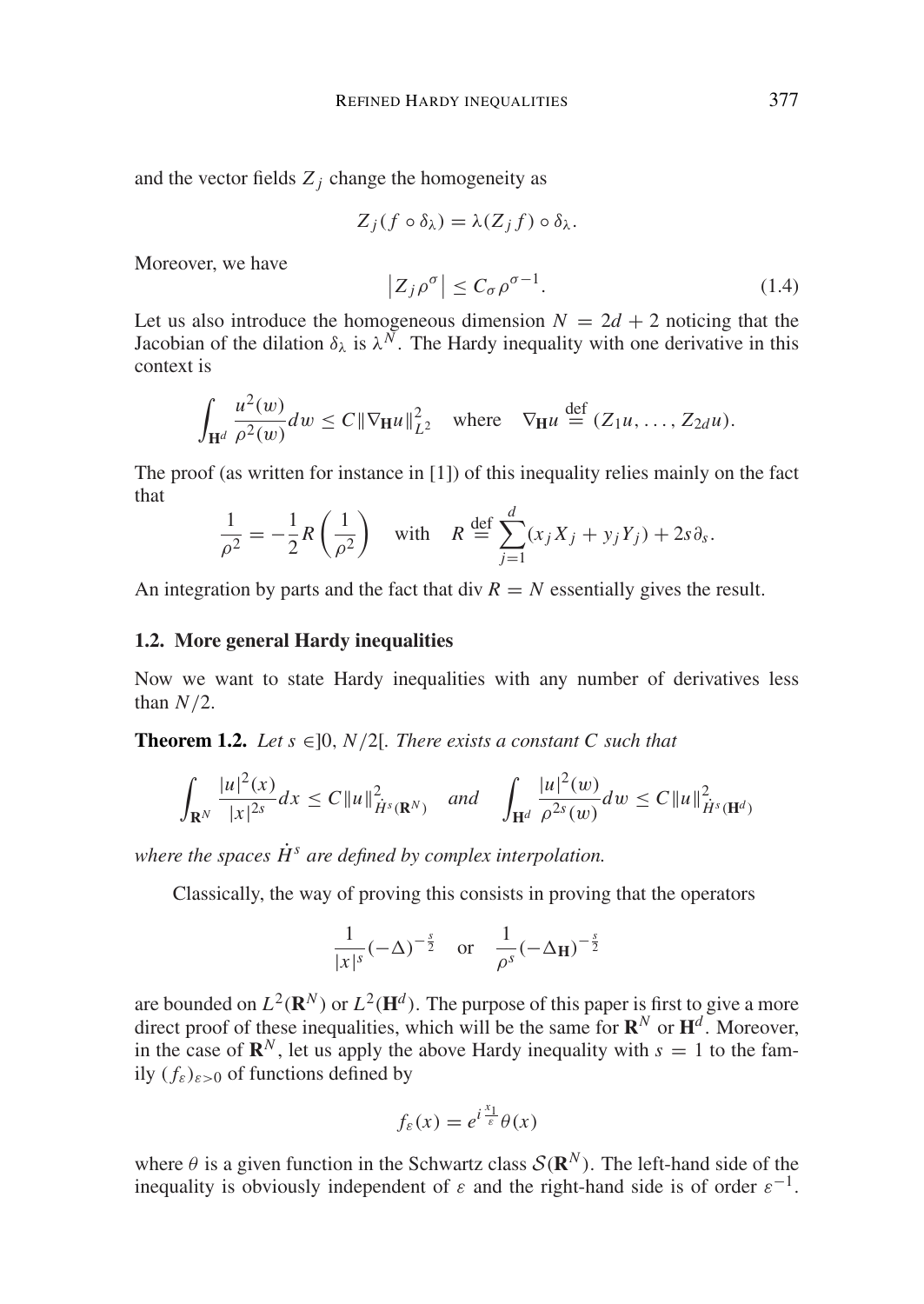The second purpose of this paper is to improve Hardy inequalities into inequalities which in particular will be invariant under the multiplication by oscillating functions like  $e^{i\frac{(x|\omega)}{\varepsilon}}$ .

This requires the introduction of Besov spaces of negative index and thus Littlewood Paley theory. In the case of  $\mathbb{R}^N$ , this is quite classical. In the case of the Heisenberg group, it was constructed by H. Bahouri, P. Gérard and C.-J. Xu in [2] (see also [3]). We can summarize this theory in the following properties, which hold regardless of the space which can be  $\mathbb{R}^N$  or  $\mathbb{H}^d$ ; one of the features of this paper is to write unified statements and proofs, which hold independently of the space. It is therefore natural to introduce unified notation. In the same way as on the Heisenberg group we have defined a family  $Z$  of vector fields, we will denote on  $\mathbb{R}^N$ 

for 
$$
\alpha \in \{1, ..., N\}^k
$$
,  $\mathcal{Z}^{\alpha} \stackrel{\text{def}}{=} X_{\alpha_1} ... X_{\alpha_k}$ , where  $X_{\alpha_j} \stackrel{\text{def}}{=} \partial_{x_{\alpha_j}}$ .

We will also use the following notation:

$$
\forall w \in \mathbf{R}^N, \quad w^{-1} = -w, \quad \rho(w) \stackrel{\text{def}}{=} \left(\sum_{j=1}^N |w_j|^2\right)^{\frac{1}{2}}, \quad \text{and} \quad \forall a \in \mathbf{R}, \ \delta_a w = aw.
$$

Using that notation, the elements of Littlewood-Paley theory we will need are the following.

*Both in the case of*  $\mathbb{R}^N$  *and*  $\mathbb{H}^d$ *, there exists a family*  $(S_i)_{i \in \mathbb{Z}}$  *of operators such that for any p belonging to*  $[1, \infty)$ .

$$
\forall u \in L^{p}, \lim_{j \to -\infty} \|S_{j}u\|_{L^{p}} = 0 \quad and \quad \lim_{j \to \infty} \|S_{j}u - u\|_{L^{p}} = 0. \tag{1.5}
$$

*Moreover, for any multi-index*  $\alpha$ *, there exists a constant C such that, for any*  $(p, q) \in$ [1, ∞]<sup>2</sup> *satisfying*  $p \le q$ *, we have* 

$$
\|\mathcal{Z}^{\alpha} S_j u\|_{L^q} \le C 2^{jN\left(\frac{1}{p} - \frac{1}{q}\right) + |\alpha|j} \|S_j u\|_{L^p}.
$$
 (1.6)

*Moreover, if*  $\Delta_j \stackrel{def}{=} S_{j+1} - S_j$ , two integers  $N_0$  and  $N_1$  exist such that

$$
|j - j'| \ge N_0 \Longrightarrow \left(\Delta_j \Delta_{j'} = 0 \quad \text{and} \quad \Delta_j \left(S_{j'-N_0} u \Delta_{j'} v\right) = 0\right),\tag{1.7}
$$

$$
(|k - k'| \le N_0 \quad and \quad j \ge k + N_1) \Longrightarrow \Delta_j (\Delta_k u \Delta_{k'} v) = 0. \tag{1.8}
$$

*For any positive integer k, there exists a constant C such that, for any p*  $\in$  [1,  $\infty$ ]*,* 

$$
\|\Delta_j u\|_{L^p} \le C2^{-2jk} \|(-\Delta)^k \Delta_j u\|_{L^p}.
$$
\n(1.9)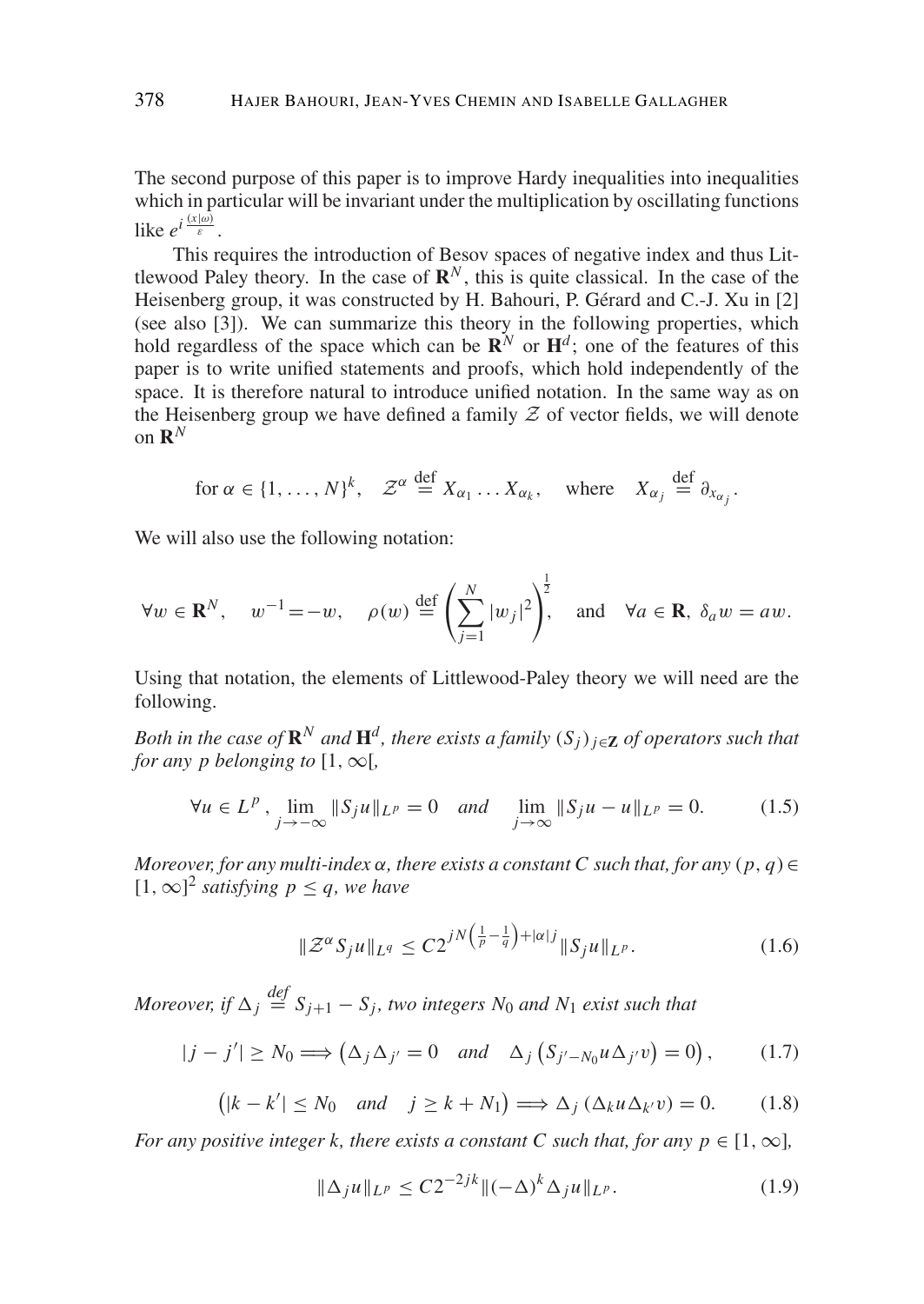*The operators*  $\Delta_i$  *are of the form* 

$$
\Delta_j u = u \star h_j \quad \text{with} \quad h_j(w) = 2^{jN} h(\delta_{2j} w) \quad \text{and} \quad h \in \mathcal{S}.
$$
 (1.10)

We remark that as  $\Delta_j$  is a function of the Laplacian (respectively sublaplacian) on  $\mathbb{R}^N$  (respectively  $\mathbb{H}^d$ ), it commutes with the latter operator.

**Definition 1.3.** Let  $s \in \mathbb{R}$  be given, as well as p and r, two real numbers in the interval [1, ∞]. Then we define the space  $\dot{B}_{p,r}^s$  of tempered distributions *u* such that

$$
\lim_{j \to -\infty} S_j u = 0 \text{ and } \|u\|_{\dot{B}_{p,r}^s} \stackrel{\text{def}}{=} \left\| (2^{js} \|\Delta_j u\|_{L^p}) \right\|_{\ell^r(\mathbf{Z})} < \infty.
$$

Let us notice that Inequality (1.6) implies immediately that, when  $q \ge p$  and  $r' \ge r$ , we have

$$
||u||_{\dot{B}_{q,r'}^{s-N\left(\frac{1}{p}-\frac{1}{q}\right)}} \le C||u||_{\dot{B}_{p,r}^s}.
$$
\n(1.11)

The result we will prove is the following. It is stated and proved indifferently in  $\mathbb{R}^N$ and  $\mathbf{H}^d$ 

**Theorem 1.4.** *Let s be a real number in the interval* ]0, *N*/2[ *and let p and q be two real numbers in* [1,∞] *such that*

$$
2 \le q < \frac{2N}{N-2s} < p \le \infty.
$$

*There is a constant C such that, for any function*  $u \in \dot{B}_{q,2}^{s-N(\frac{1}{2}-\frac{1}{q})}$ *, the following inequality holds:*

$$
\left(\int \frac{|u(w)|^2}{\rho^{2s}(w)} dw\right)^{\frac{1}{2}} \leq C \|u\|_{\dot{B}_{p,2}^{s-N\left(\frac{1}{2}-\frac{1}{p}\right)}}^{\alpha} \|u\|_{\dot{B}_{q,2}^{s-N\left(\frac{1}{2}-\frac{1}{q}\right)}}^{1-\alpha}
$$
  
with  $\alpha = \frac{pq}{p-q} \left(\frac{1}{q} - \frac{1}{2} + \frac{s}{N}\right)$ 

Let us remark that, when  $p = \infty$  and  $q = 2$ , the above theorem implies that

$$
\left(\int \frac{|u(w)|^2}{\rho^{2s}(w)}\,dw\right)^{\frac{1}{2}} \leq C\|u\|_{\dot{B}_{\infty,2}^{s-\frac{N}{2}}}\|u\|_{\dot{H}^s}^{1-\frac{2s}{N}}.\tag{1.12}
$$

.

This inequality should be compared to the following similar result derived by P. Gérard, Y. Meyer and F. Oru in [10], in the case of the Sobolev inequalities on  $\mathbb{R}^N$ (see [3] for the Heisenberg case), namely

$$
||u||_{L^r} \le C||u||_{\dot{B}_{\infty,\infty}^{\frac{2s}{s}-\frac{N}{2}}||u||_{\dot{H}^s}^{1-\frac{2s}{N}} \quad \text{with} \quad \frac{1}{r} = \frac{1}{2} - \frac{s}{N}.
$$
 (1.13)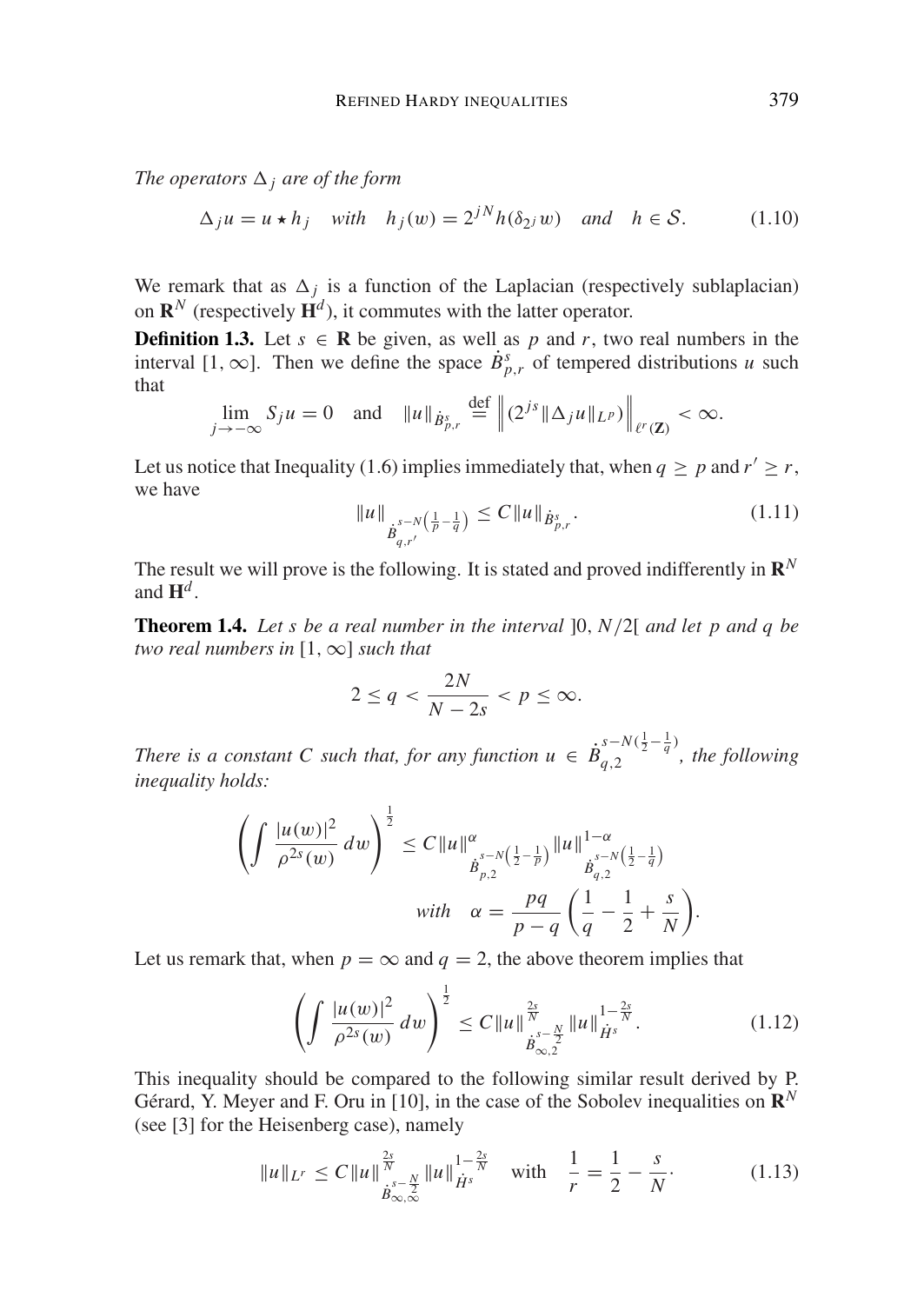The following result indicates the invariance of (1.12) and (1.13) under oscillations.

**Proposition 1.5.** *Let*  $\theta$  *be a function in* S, p *in*  $[1, \infty]$ ,  $\sigma$  *in*  $]-N(1-1/p)$ ,  $+\infty[$ *and*  $\varepsilon_0$  *a positive real number. There exists a constant C such that the oscillatory function*  $f_{\varepsilon}(w) \stackrel{def}{=} \theta(w)e^{iw_1/\varepsilon}$  *satisfies* 

$$
\forall \varepsilon \le \varepsilon_0 \,, \ \|f_{\varepsilon}\|_{\dot{B}^{\sigma}_{p,1}} \le C\varepsilon^{-\sigma} \,. \tag{1.14}
$$

This proposition implies immediately the following corollary.

**Corollary 1.6.** *There exists a family*  $(f_{\varepsilon})_{\varepsilon>0}$  *of smooth functions such that, for any s in* 10,  $N/2$ [ *and any*  $\beta > 2s/N$ , *we have* 

$$
\lim_{\varepsilon \to 0} \frac{\|f_{\varepsilon}\|_{L^{\frac{2N}{N-2s}}}}{\|f_{\varepsilon}\|_{\dot{H}^{s}}^{\beta}} = +\infty \quad \text{and} \quad \lim_{\varepsilon \to 0} \frac{1}{\|f_{\varepsilon}\|_{\dot{H}^{s}}^{\beta}} \int \frac{f_{\varepsilon}^{2}}{\rho^{2s}} dv = +\infty.
$$

## **1.3. Structure of the paper and idea of the proof**

The idea of the proof of Theorems 1.2 and 1.4 is to see them from a non linear point of view. More precisely, we write

$$
\int \frac{u^2(w)}{\rho^{2s}(w)} dw = \langle \rho^{-2s}, u^2 \rangle.
$$

Then it is enough to prove that  $\rho^{-2s}$  and  $u^2$  belongs to a pair of spaces in duality.

In the second section, we shall prove that  $\rho^{-2s}$  belongs to the space  $\dot{B}_{1,\infty}^{N-2s}$ . Then using a product law, we shall conclude the proof of Theorem 1.2.

In the third section, we shall use paradifferential calculus to prove Theorem 1.4.

In the fourth section, we shall prove Proposition 1.5. We shall also investigate if it is possible to extend Corollary 1.6 for a family of non negative functions.

## **2. The behavior of negative powers of** ρ

It is described by the following proposition.

**Proposition 2.1.** *Let s be a real number in the interval* ]0, *N*/2[*. Then the function*  $\rho^{-2s}$  *belongs to the Besov space*  $\dot{B}_{1,\infty}^{N-2s}$ .

**Proof of Proposition 2.1.** Let us introduce a smooth compactly supported function  $\chi$  which is identically equal to 1 near the unit ball and let us write

$$
\rho^{-2s} = \rho_0 + \rho_1 \quad \text{with} \quad \rho_0 \stackrel{\text{def}}{=} \chi \rho^{-2s} \quad \text{and} \quad \rho_1 \stackrel{\text{def}}{=} (1 - \chi) \rho^{-2s}.
$$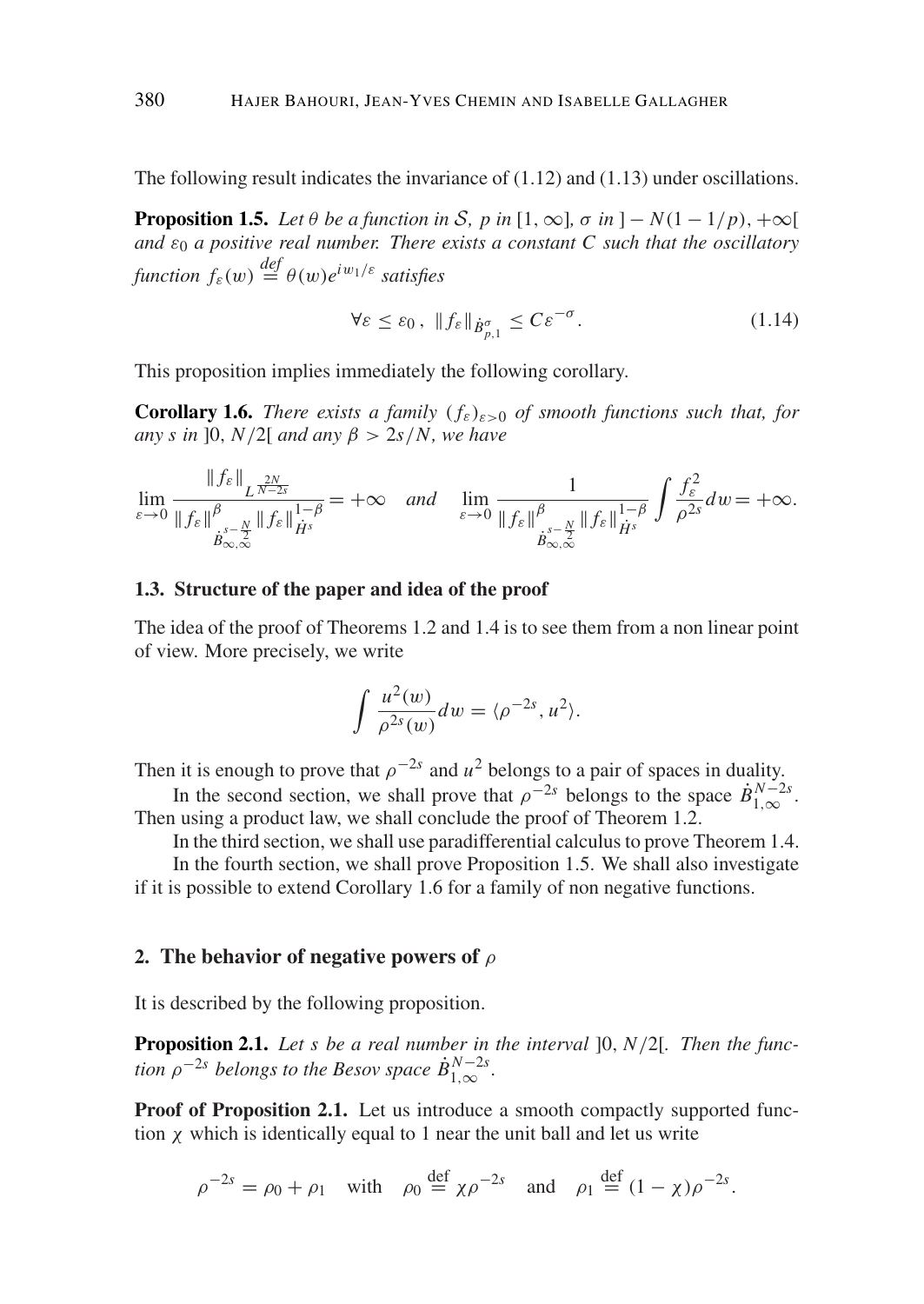It is obvious that  $\rho^{-2s} \in L^1 + L^q$  with  $q > N/2s$  which implies that  $\lim_{j \to -\infty} S_j \rho^{-2s} =$ 0 in  $L^1 + L^q$ . Then, the homogeneity of the function  $\rho$  gives

$$
\Delta_j \rho^{-2s} = 2^{jN} \rho^{-2s} \star h(\delta_{2^j} \cdot)
$$
  
=  $2^{j(N+2s)} \rho^{-2s} (\delta_{2^j} \cdot) \star h(\delta_{2^j} \cdot)$   
=  $2^{2js} (\Delta_0 \rho^{-2s}) (\delta_{2^j} \cdot).$ 

Therefore  $\|\Delta_j \rho^{-2s}\|_{L^1} = 2^{j(2s-N)} \|\Delta_0 \rho^{-2s}\|_{L^1}$  which reduces the problem to proving that the function  $\Delta_0 \rho^{-2s}$  is in *L*<sup>1</sup>. As  $\rho_0$  is in *L*<sup>1</sup>,  $\Delta_0 \rho_0$  is also in *L*<sup>1</sup> thanks to the continuity of the operator  $\Delta_0$  on Lebesgue spaces. In order to estimate  $\rho_1$  in  $L^1$ , we shall use Inequality (1.9) to write that

$$
\|\Delta_0\rho_1\|_{L^1}\leq C_k\|(-\Delta)^k\Delta_0\rho_1\|_{L^1}\leq C_k\|(-\Delta)^k\rho_1\|_{L^1}.
$$

By the Leibniz formula,  $(-\Delta)^k \rho_1 - (1 - \chi)(-\Delta)^k \rho$  is a smooth compactly supported function. Then, we achieve the proof by using (1.4) and choosing *k* such that  $2k > N - 2s$ .

As an application, we shall prove Theorem 1.2. When *u* belongs to  $\dot{H}^s$ , then

$$
u^2 \in \dot{B}_{2,1}^{2s-\frac{N}{2}}
$$
 and  $||u^2||_{\dot{B}_{2,1}^{2s-\frac{N}{2}}} \leq C||u||_{\dot{H}^s}^2$ .

That result is classical in  $\mathbb{R}^N$  and was proved in  $\mathbb{H}^d$  by two of the authors in [3]. Now writing that

$$
\langle \rho^{-2s}, u^2 \rangle = \sum_{|j-j'|\leq N_0} \langle \Delta_j \rho^{-2s}, \Delta_{j'} u^2 \rangle,
$$

we infer, thanks to Proposition 2.1 and embeddings (1.11), that

$$
\langle \rho^{-2s}, u^2 \rangle \le \|u\|_{H^s}^2 \sum_{|j-j'| \le N_0} 2^{-j(\frac{N}{2}-2s)} d_{j'} 2^{-j'\left(2s-\frac{N}{2}\right)} \quad \text{with} \quad (d_j)_{j \in \mathbf{Z}} \in \ell^1(\mathbf{Z}).
$$

This proves Theorem 1.2.

**Remark 2.2.** Let us point out that, in Theorem 1.2, the function  $\rho^{-2s}$  can be any function in  $\dot{B}_{2,\infty}^{\frac{N}{2}-2s}$ .

## **3. Paradifferential calculus and refined inequalities**

In order to prove Theorem 1.4, let us recall the paraproduct algorithm introduced by J.-M. Bony in [4] in the case of  $\mathbb{R}^N$  and by two of the authors in the case of  $\mathbb{H}^d$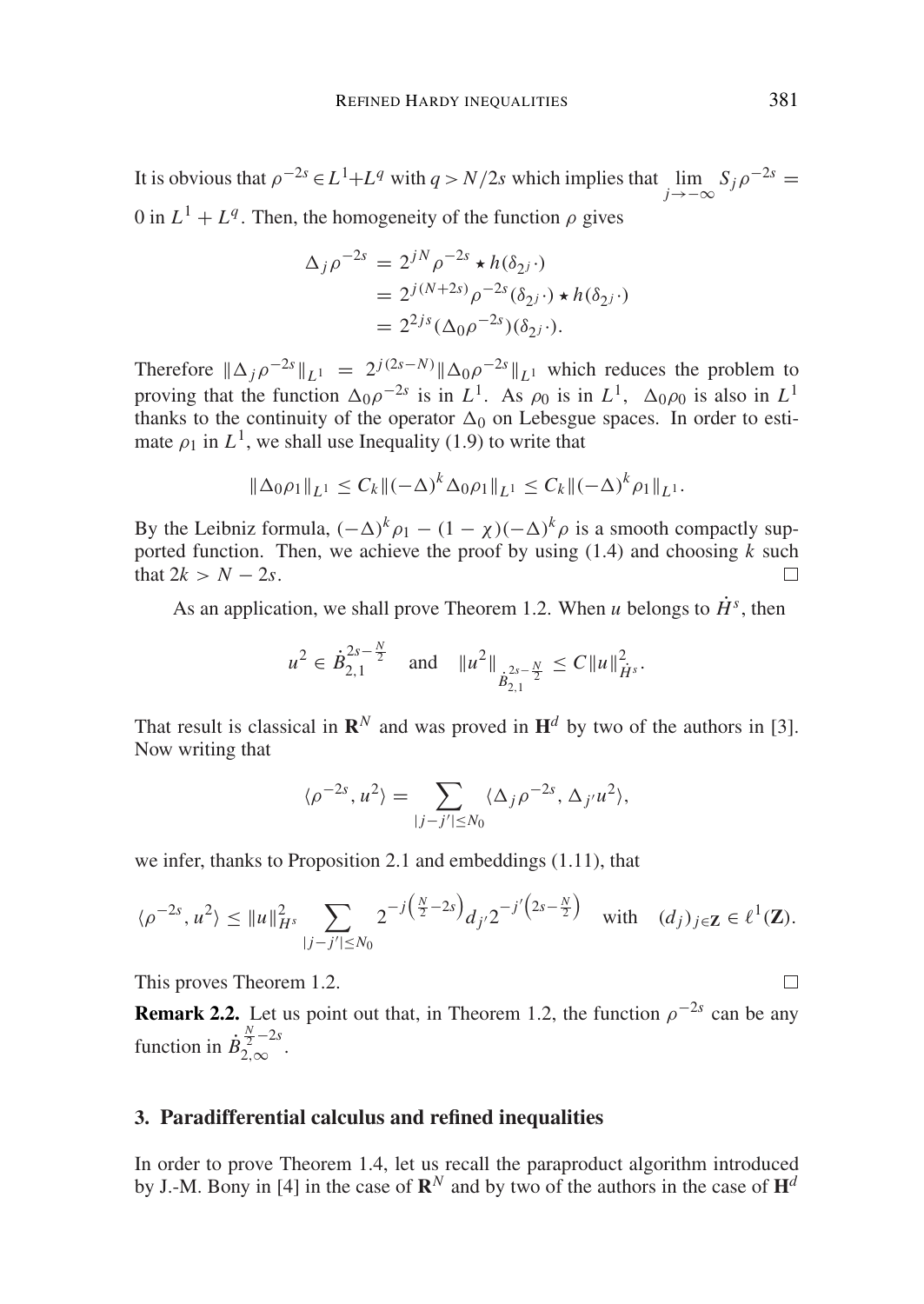in [3]. In both cases, this allows to write that

$$
u^{2} = 2T_{u}u + R(u, u), \text{ with } T_{u}u \stackrel{\text{def}}{=} \sum_{j} S_{j-N_{0}}u\Delta_{j}u
$$
  
and 
$$
R(u, u) \stackrel{\text{def}}{=} \sum_{|j-j'|\leq N_{0}} \Delta_{j}u\Delta_{j'}u.
$$

Using  $(1.7)$  and  $(1.6)$ , we get

$$
\|\Delta_j T_u u\|_{L^\infty} = \left\|\sum_{|j-j'|\leq N_0} \Delta_j (S_{j'-N_0} u \Delta_{j'} u)\right\|_{L^\infty}
$$
  

$$
\leq \sum_{|j-j'|\leq N_0} \|S_{j'-N_0} u\|_{L^\infty} \|\Delta_{j'} u\|_{L^\infty}.
$$

Now let us write that

$$
2^{-j(\frac{N}{2}-s)}\|S_j u\|_{L^{\infty}} \leq \sum_{k\leq j-1} 2^{(j-k)\left(s-\frac{N}{2}\right)} 2^{k\left(s-\frac{N}{2}\right)} \|\Delta_k u\|_{L^{\infty}}.
$$

Young's inequality on series implies that

$$
||S_j u||_{L^{\infty}} \leq C c_j 2^{j(\frac{N}{2}-s)} ||u||_{\dot{B}_{\infty,2}^{s-\frac{N}{2}}}
$$
 with  $\sum_j c_j^2 = 1$ .

This gives

$$
\|\Delta_j(T_u u)\|_{L^\infty} \le C \|u\|_{\dot{B}_{\infty,2}^{s-\frac{N}{2}}} \sum_{j'=j-N_0}^{j+N_0} 2^{j'(N-2s)} c_{j'} 2^{-j'(\frac{N}{2}-s)} \|\Delta_{j'} u\|_{L^\infty}
$$
  

$$
\le C \|u\|_{\dot{B}_{\infty,2}^{s-\frac{N}{2}}}^2 2^{j(N-2s)} \sum_{j'=j-N_0}^{j+N_0} d_{j'} \quad \text{with} \quad \sum_{j'} d_{j'} = 1.
$$

Thanks to (1.11), and Proposition 2.1, we have,

$$
\langle \rho^{-2s}, T_u u \rangle \le C \|u\|_{\dot{B}_{q,2}^{s-N\left(\frac{1}{2}-\frac{1}{q}\right)}}^{2\alpha} \|u\|_{\dot{B}_{p,2}^{s-N\left(\frac{1}{2}-\frac{1}{p}\right)}}^{2-2\alpha} \tag{3.1}
$$

for any  $0 \le \alpha \le 1$  and  $p, q \ge 1$ .

The estimate of  $\langle \rho^{-2s}, R(u, u) \rangle$  relies on the following elementary interpolation lemma.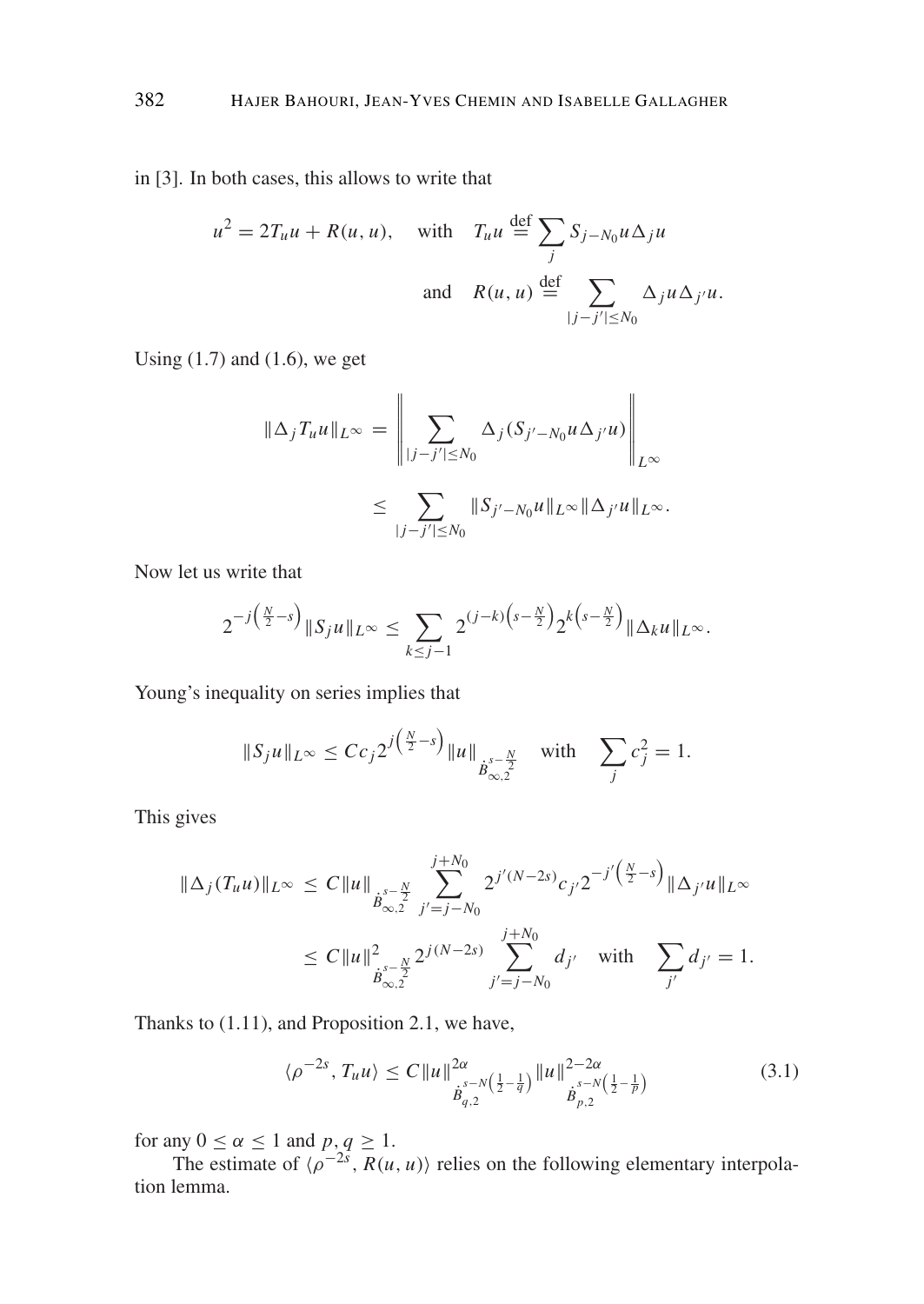**Proposition 3.1.** *Let s be a real number in the interval* ]0, *N*/2[ *and let p and q be two real numbers in* [1,∞] *such that*

$$
2 \le q < \frac{2N}{N-2s} < p \le \infty.
$$

*There is a constant C such that for any functions f and g which belongs to*  $L^p \cap L^q$ *, we have*

$$
\langle \rho^{-2s}, fg \rangle \le C \|f\|_{L^p}^{\alpha} \|g\|_{L^p}^{\alpha} \|f\|_{L^q}^{1-\alpha} \|g\|_{L^q}^{1-\alpha} \quad \text{with} \quad \alpha = \frac{pq}{p-q} \left( \frac{1}{q} - \frac{1}{2} + \frac{s}{N} \right) .
$$

**Proof of Proposition 3.1.** Let us write that, for any positive *R*,

$$
\langle \rho^{-2s}, fg \rangle = I_1(R) + I_2(R) \quad \text{with} \quad I_1(R) \stackrel{\text{def}}{=} \int_{(\rho \le R)} \frac{fg}{\rho^{2s}} dw
$$
  
and 
$$
I_2(R) \stackrel{\text{def}}{=} \int_{(\rho \ge R)} \frac{fg}{\rho^{2s}} dw.
$$

The condition on *p* and *q* implies that  $\rho^{-2s}$  is locally  $L^{\frac{p}{p-2}}$  and is  $L^{\frac{q}{q-2}}$  outside any compact neighbourhood of  $\overrightarrow{0}$ . By Hölder's inequality, we infer that

$$
I_1(R) \leq \|1_{(\rho \leq R)} \rho^{-2s}\|_{L^{\frac{p}{p-2}}} \|f\|_{L^p} \|g\|_{L^p}
$$
 and  

$$
I_2(R) \leq \|1_{(\rho \geq R)} \rho^{-2s}\|_{L^{\frac{q}{q-2}}} \|f\|_{L^q} \|g\|_{L^q}.
$$

As the function  $\rho$  is homogeneous of order 1, we get, by the change of variable  $w' =$  $\delta_{R-1}w$ ,

$$
\|\mathbf{1}_{(\rho \le R)} \rho^{-2s}\|_{L^{\frac{p}{p-2}}} = R^{N-2s-\frac{2N}{p}} \|\mathbf{1}_{(\rho \le 1)} \rho^{-2s}\|_{L^{\frac{p}{p-2}}} \text{ and}
$$
  

$$
\|\mathbf{1}_{(\rho \ge R)} \rho^{-2s}\|_{L^{\frac{q}{q-2}}} = R^{N-2s-\frac{2N}{q}} \|\mathbf{1}_{(\rho \ge 1)} \rho^{-2s}\|_{L^{\frac{q}{q-2}}}.
$$

Thus we have, for any positive *R*,

$$
\langle \rho^{-2s}, fg \rangle \leq C R^{N-2s} \left( R^{-\frac{2N}{p}} \|f\|_{L^p} \|g\|_{L^p} + R^{-\frac{2N}{q}} \|f\|_{L^q} \|g\|_{L^q} \right).
$$

Choosing the optimal

$$
R = \left(\frac{\|f\|_{L^q} \|g\|_{L^q}}{\|f\|_{L^p} \|g\|_{L^p}}\right)^{\frac{pq}{2N(p-q)}}
$$

concludes the proof of the proposition.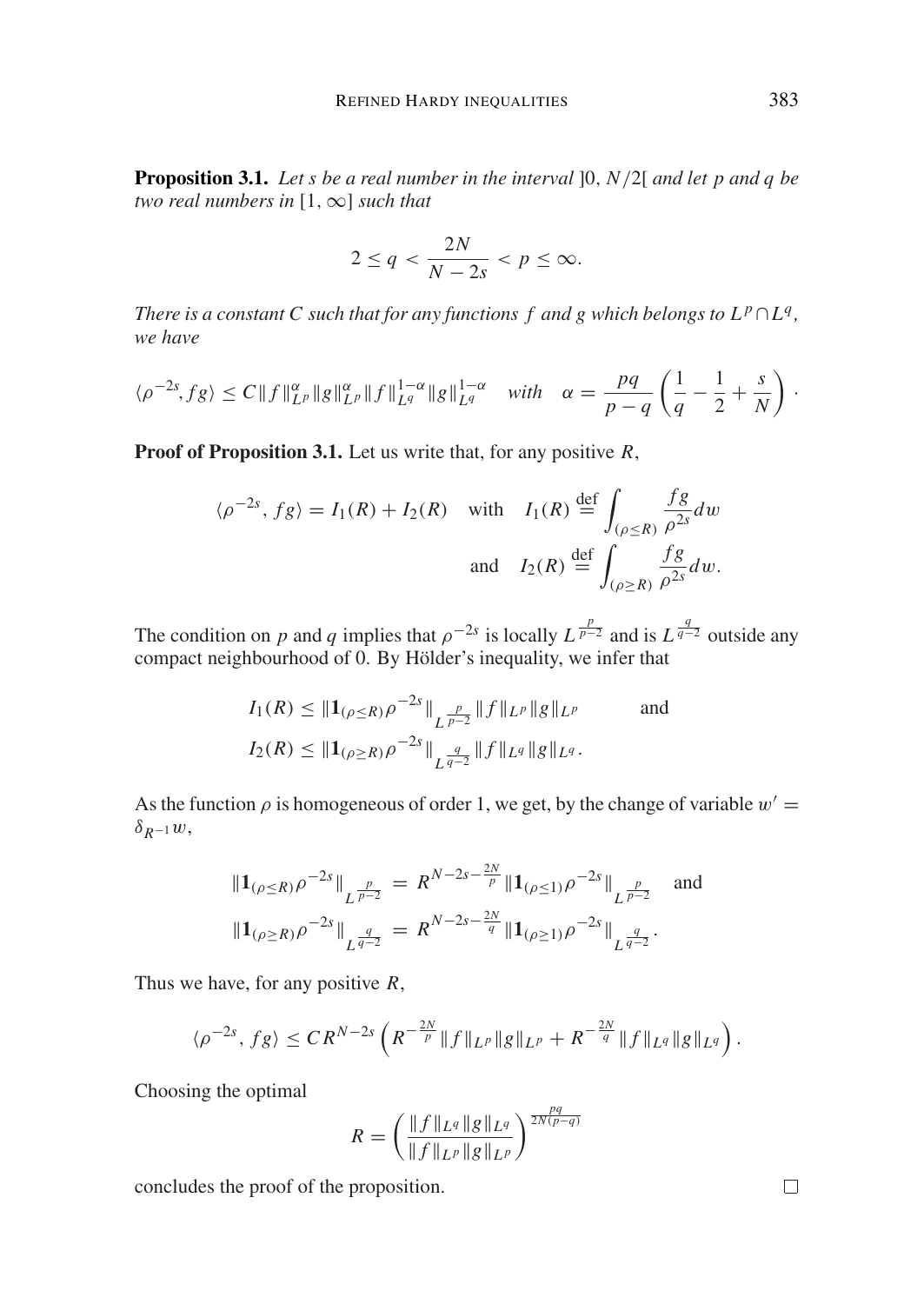Let us go back to the proof of Theorem 1.4. By definition of  $R(u, u)$ , we have

$$
\langle \rho^{-2s}, R(u, u) \rangle = \sum_{|\ell| \leq N_0} \sum_{j \in \mathbf{Z}} \langle \rho^{-2s}, \Delta_j u \Delta_{j-\ell} u \rangle.
$$

Proposition 3.1 implies that

$$
\langle \rho^{-2s}, R(u, u) \rangle \leq \sum_{|\ell| \leq N_0} \sum_{j \in \mathbb{Z}} \left( 2^{2j(s - N(\frac{1}{2} - \frac{1}{p}))} \|\Delta_j u\|_{L^p} \|\Delta_{j - \ell} u\|_{L^p} \right)^{\alpha}
$$

$$
\times \left( 2^{2j(s - N(\frac{1}{2} - \frac{1}{q}))} \|\Delta_j u\|_{L^q} \|\Delta_{j - \ell} u\|_{L^q} \right)^{1 - \alpha}.
$$

By definition of the Besov norms, this implies that two series  $(c_j)_{j \in \mathbb{Z}}$  and  $(c'_j)_{j \in \mathbb{Z}}$ exist in the unit sphere of  $\ell^2(\mathbf{Z})$  such that

$$
\langle \rho^{-2s}, R(u, u) \rangle \leq C \|u\|_{B_{p,2}^{-N\left(\frac{1}{2}-\frac{1}{p}\right)}}^{2\alpha} \|u\|_{B_{q,2}^{-N\left(\frac{1}{2}-\frac{1}{q}\right)}}^{2(1-\alpha)} \sum_{|\ell| \leq N_0} \sum_{j \in \mathbf{Z}} (c_j c_{j-\ell})^{\alpha} (c'_j c'_{j-\ell})^{1-\alpha}.
$$

From Hölder inequalities, it follows that

$$
\langle \rho^{-2s}, R(u, u) \rangle \leq C \|u\|_{B^{s-N}_{p,2}}^{2\alpha} \left(\frac{1}{2} - \frac{1}{p}\right) \|u\|_{B^{s-N}_{q,2}}^{2(1-\alpha)} \left(\frac{1}{2} - \frac{1}{q}\right).
$$

Together with (3.1), this gives Theorem 1.4.

## **4. Oscillations and fractal transforms in refined inequalities**

The purpose of this section is to provide examples which show that the refined estimates are sharp. The first one deals with oscillating functions.

#### **4.1. Oscillations**

Here we want to prove Proposition 1.5, namely, by definition of Besov spaces, that for any function  $\theta$  in  $S$ , we have

$$
\sum_{j} 2^{j\sigma} \|\Delta_j f_{\varepsilon}\|_{L^p} \le C\varepsilon^{-\sigma} \quad \text{with} \quad f_{\varepsilon}(w) \stackrel{\text{def}}{=} e^{i\frac{w_1}{\varepsilon}} \theta(w). \tag{4.1}
$$

We shall treat differently the high frequencies (indices *j* such that  $2^{j} \varepsilon$  is greater than 1) and low frequencies (indices *j* such that  $2^{j} \varepsilon$  is less than 1).

Let us first estimate the low frequencies. Denoting the vector  $\overline{Z}_1 = \partial_{x_1}$  in the case of  $\mathbf{R}^N$  and  $\widetilde{Z}_1 = \partial_{x_1} - y_1 \partial_s$  in the case of  $\mathbf{H}^d$ , we have

$$
i\varepsilon \widetilde{Z}_1 e^{i\frac{w_1}{\varepsilon}} = -e^{i\frac{w_1}{\varepsilon}}.
$$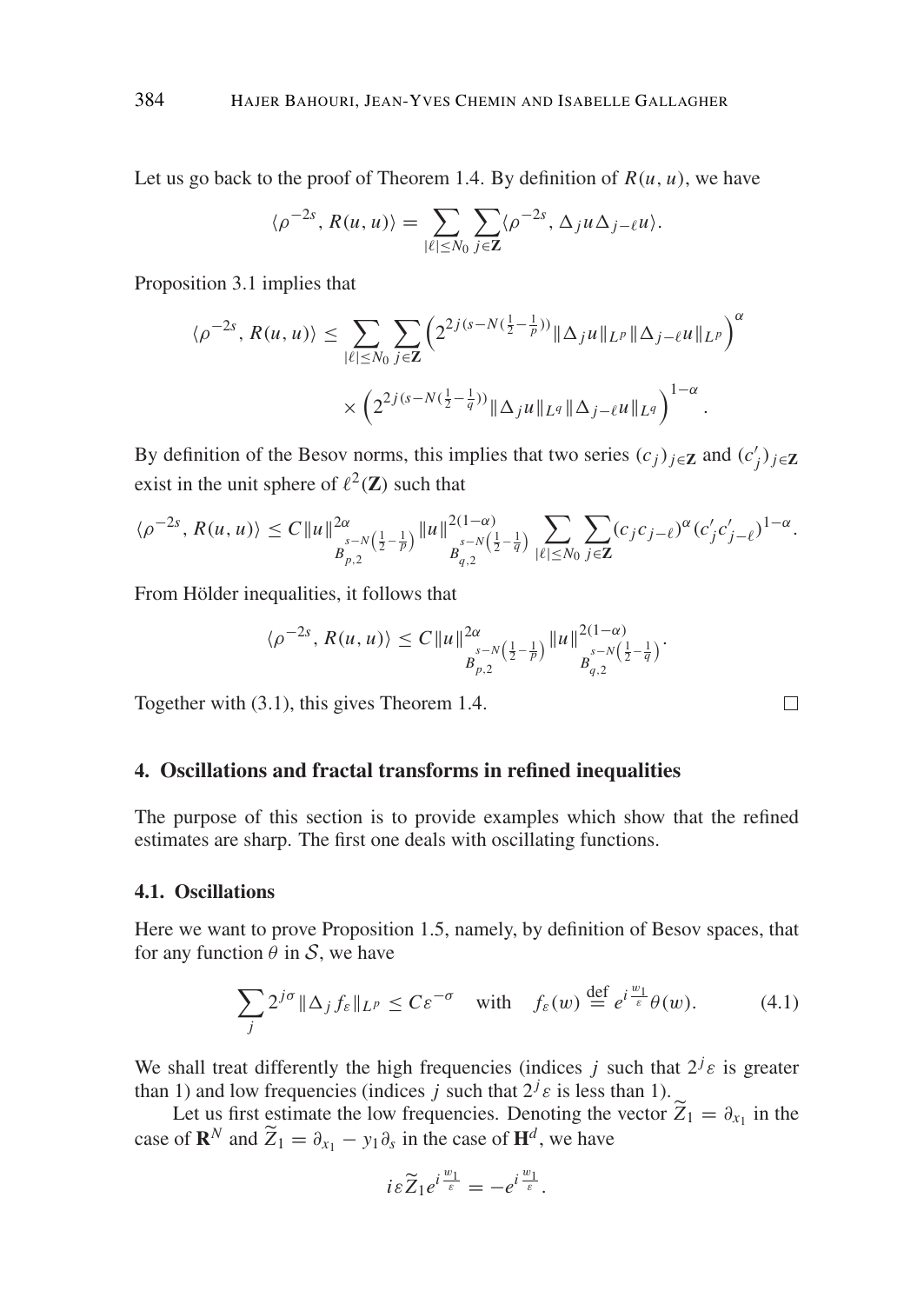By integration by parts, we get

$$
\Delta_j f_{\varepsilon}(w') = (-i\varepsilon)^N 2^{jN} \int (-\widetilde{Z}_1)^N (e^{i\frac{w'_1 - w_1}{\varepsilon}}) \theta(w'w^{-1}) h(\delta_{2j}(w)) dw
$$
  

$$
= (-i\varepsilon)^N 2^{jN} \int e^{i\frac{w'_1 - w_1}{\varepsilon}} (\widetilde{Z}_1)^N (\theta(w'w^{-1}) h(\delta_{2j}(w)) dw
$$
  

$$
= (-i\varepsilon)^N 2^{jN} \sum_{\ell=0}^N C_N^{\ell} \int e^{i\frac{w'_1 - w_1}{\varepsilon}} \widetilde{Z}_1^{N-\ell} (\theta(w'w^{-1})) \widetilde{Z}_1^{\ell} (h(\delta_{2j}(w)) dw
$$

where the vector field  $\widetilde{Z}_1$  acts on the variable w. As

$$
\widetilde{Z}_1(h(\delta_{2^j}(w))) = 2^j(\widetilde{Z}_1h)(\delta_{2^j}(w))
$$
 and  $-\widetilde{Z}_1(\theta(w'w^{-1})) = (Z_1\theta)(w'w^{-1}),$ 

we infer that

$$
\begin{split} &|\Delta_j f_{\varepsilon}(w')| \\ &=\varepsilon^N 2^{jN} \left| \sum_{\ell=0}^N C_N^\ell 2^{j\ell} (-1)^{N-\ell} \int e^{i\frac{w'_1-w_1}{\varepsilon}} (Z_1^{N-\ell}\theta)(w'w^{-1})(\widetilde{Z}_1^{\ell}h)(\delta_{2^j}(w))dw \right| \\ &\leq \varepsilon^N 2^{jN} \sum_{\ell=0}^N C_N^\ell 2^{j\ell} \left( |Z_1^{N-\ell}\theta| \star |(\widetilde{Z}_1^{\ell}h)(\delta_{2^j}\cdot)| \right)(w'). \end{split}
$$

Young inequalities imply that

$$
\| |Z_1^{N-\ell}\theta| \star |(\widetilde{Z}_1^{\ell}h)(\delta_{2^j}\cdot)|\|_{L^p}
$$
  
\n
$$
\leq \min \left\{2^{-j\frac{N}{p}} \|Z_1^{N-\ell}\theta\|_{L^1} \|\widetilde{Z}_1^{\ell}h\|_{L^p}, 2^{-jN} \|Z_1^{N-\ell}\theta\|_{L^p} \|\widetilde{Z}_1^{\ell}h\|_{L^1}\right\}.
$$

Therefore, as  $\sigma > -N\left(1-\frac{1}{p}\right)$ ,

$$
\sum_{2^{j} \leq \frac{1}{\varepsilon}} 2^{j\sigma} \|\Delta_j f_{\varepsilon}\|_{L^p} \leq C\varepsilon^N \left( \sum_{2^{j} \leq 1} 2^{j\left(\sigma + N\left(1 - \frac{1}{p}\right)\right)} + \sum_{1 \leq 2^{j} \leq \frac{1}{\varepsilon}} 2^{j(\sigma + N)} \right) \leq C\varepsilon^{-\sigma}.
$$

In order to estimate high frequencies, let us use (1.9). We get, for any non negative integer *M*,

$$
\|\Delta_j f_{\varepsilon}\|_{L^p} \le C2^{j(N-2M)} \|((-\Delta)^M f_{\varepsilon}) \star h(\delta_{2^j} \cdot) \|_{L^p}
$$
  

$$
\le C2^{-2jM} \|(-\Delta)^M f_{\varepsilon}\|_{L^p}.
$$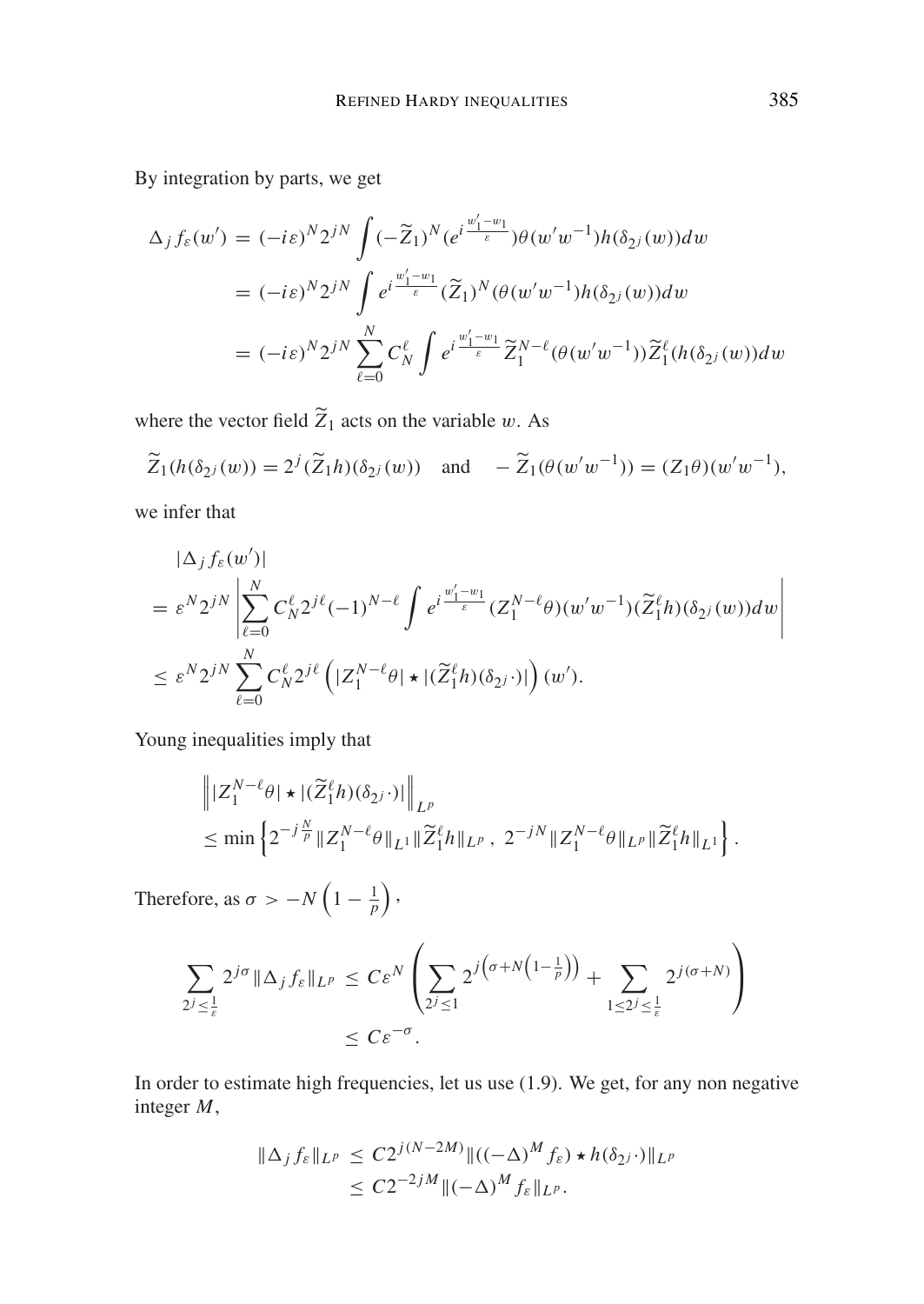The Leibniz formula implies that, for any  $\varepsilon \in ]0, \varepsilon_0]$ ,  $\|(-\Delta)^M f_{\varepsilon}\|_{L^p} \leq C \varepsilon^{-2M} \|\theta\|_{L^p}$ . Thus we infer, thanks to (1.6), that

$$
\sum_{2j\geq \frac{1}{\varepsilon}} 2^{j\sigma} \|\Delta_j f_{\varepsilon}\|_{L^p} \leq C \varepsilon^{-2M} \sum_{2j\geq \frac{1}{\varepsilon}} 2^{j(\sigma-2M)}.
$$

Choosing *M* such that  $\sigma - 2M$  is negative gives

$$
\sum_{2j \ge \frac{1}{\varepsilon}} 2^{j\sigma} \|\Delta_j f_\varepsilon\|_{L^p} \le C\varepsilon^{-\sigma}.
$$
\n(4.2)

This ends the proof of Proposition 1.5.

# $\Box$

## **4.2. Fractal transform and Besov norms**

In this subsection we will show that oscillations are not the sole responsible for the smallness of a Besov norm. Below we present another situation, of a sequence of non negative functions for which the  $L^p$  norms and the Besov norms are balanced as the family  $(f_{\varepsilon})$  of Proposition 1.5. Again, we shall present statements and proofs common to the case of  $\mathbf{R}^N$  and  $\mathbf{H}^d$ . In order to do so, let us define the distance *d* as

$$
\forall (w, w') \in \mathbf{R}^N \times \mathbf{R}^N, \quad d(w, w') \stackrel{\text{def}}{=} \max_{1 \le j \le N} |w_j - w'_j|
$$

and, for any  $(w, w') \in \mathbf{H}^d \times \mathbf{H}^d$ ,

$$
d(w, w') \stackrel{\text{def}}{=} \max \left\{ \max_{1 \le j \le d} |x_j - x'_j|, \max_{1 \le j \le N} |y_j - y'_j|, |s - s' + (y'|x) - (y|x')|^{\frac{1}{2}} \right\},\
$$

where in the case of  $\mathbf{H}^d$  we have noted  $w = (x, y, s)$  and  $w' = (x', y', s')$ . Let us denote by *Q* the ball for *d* centered at zero and of radius 1/2. Now let us define the following quantities. Let *D* and *L* such that  $D = L = N$  in the case of  $\mathbb{R}^N$ and  $D = N - 1$  and  $L = N + 1$  in the case of  $H<sup>d</sup>$ . For *J* in  $\{-1, 1\}<sup>L</sup>$ , we define the point  $w_I$  of *Q* and the cube  $Q_I$  by

$$
w_J \stackrel{\text{def}}{=} \delta_{\frac{3}{8}}J
$$
 and  $Q_J \stackrel{\text{def}}{=} w_J \cdot \delta_{\frac{1}{4}}Q = \left\{ w \mid d(w, w_J) \le \frac{1}{8} \right\}.$ 

Omitted elementary computations show that

$$
Q_J \subset Q
$$
 and  $\left(J \neq J' \Longrightarrow d(Q_J, Q_{J'}) \ge \frac{\sqrt{3}}{4}\right)$ . (4.3)

Now let us define the transform *T* which duplicates (after dilation and translation) functions defined on *Q*.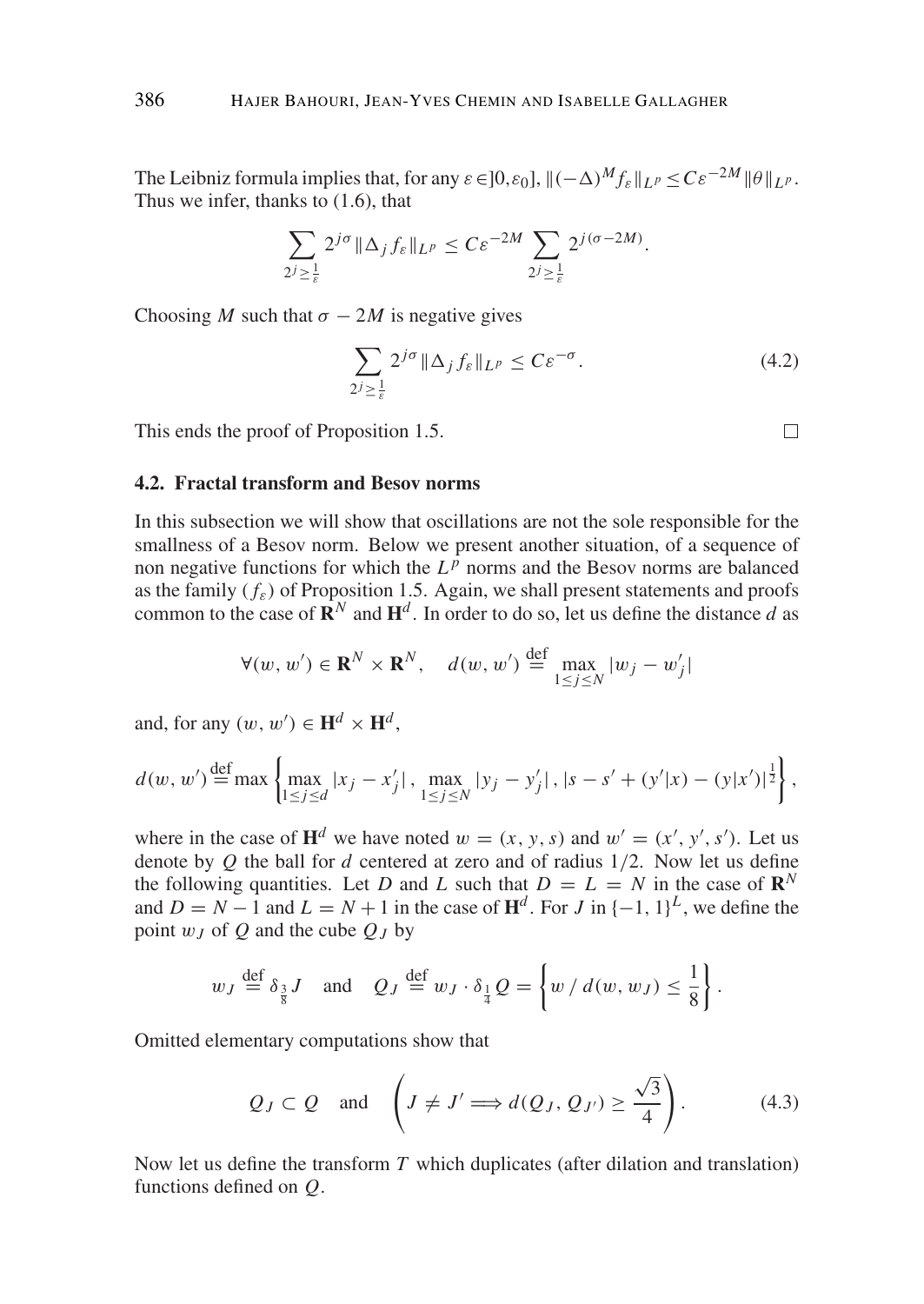**Definition 4.1.** Let us denote by *T* the following transform

$$
T\begin{cases} \mathcal{D}(\mathcal{Q}) \to \mathcal{D}(\mathcal{Q}) \\ f \mapsto Tf \stackrel{\text{def}}{=} 2^D \sum_{J \in \{-1,1\}^L} f_J \quad \text{with} \quad f_J(w) \stackrel{\text{def}}{=} f(\delta_4(w_J^{-1}w)). \end{cases}
$$

For a subset *A* of *Q* , we denote by *T A* the set defined by

$$
TA \stackrel{\text{def}}{=} \bigcup_{J \in \{-1,1\}^L} w_J \delta_{\frac{1}{4}} A.
$$

Let us notice that  $TA \subset Q$  and that Supp  $(Tf) = T$  (Supp *f*). Let us also observe that, using (4.3), we have

$$
\begin{aligned} \|Tf\|_{L^p}^p &= 2^{Dp} \sum_{J \in \{-1,1\}^L} \|f_J\|_{L^p}^p \\ &= 2^{Dp} \left(\sum_{J \in \{-1,1\}^L} 2^{-2N}\right) \|f\|_{L^p}^p \\ &= 2^{Dp + L - 2N} \|f\|_{L^p}^p \\ &= 2^{D(p-1)} \|f\|_{L^p}^p. \end{aligned}
$$

Thus, we have

$$
||Tf||_{L^{p}} = 2^{D\left(1 - \frac{1}{p}\right)} ||f||_{L^{p}}.
$$
\n(4.4)

The way *T* acts on Besov spaces is described by the following proposition.

**Proposition 4.2.** *For any*  $(p, r) \in [1, +\infty]^2$  *and any*  $\sigma$  *in*  $\left[-N\left(1-\frac{1}{p}\right), +\infty\right]$ , *there exists a constant C such that*

$$
||Tf||_{\dot{B}_{p,r}^{\sigma}} \leq 2^{D\left(1-\frac{1}{p}\right)+2\sigma} ||f||_{\dot{B}_{p,r}^{\sigma}} + C||f||_{L^{1}}.
$$

**Proof of Proposition 4.2.** For the sake of simplicity, we only prove this proposition in the case when  $r = 1$ . By definition of the Besov norm, we have

$$
\|Tf\|_{\dot{B}^{\sigma}_{p,1}} = T_1 f + T_2 f \quad \text{with} \quad T_1 f \stackrel{\text{def}}{=} \sum_{j \le 0} 2^{j\sigma} \|\Delta_j Tf\|_{L^p}
$$
  
and 
$$
T_2 f \stackrel{\text{def}}{=} \sum_{j \ge 1} 2^{j\sigma} \|\Delta_j Tf\|_{L^p}.
$$

On the one hand, using Bernstein's inequality (1.6), the fact that  $N\left(1-\frac{1}{p}\right)+\sigma>0$ and (4.4) with  $p = 1$ , we get

$$
T_1 f \le C \sum_{j \le 0} 2^{j\sigma + jN \left(1 - \frac{1}{p}\right)} \|\Delta_j T f\|_{L^1} \le C \|Tf\|_{L^1} \le C \|f\|_{L^1}.
$$
 (4.5)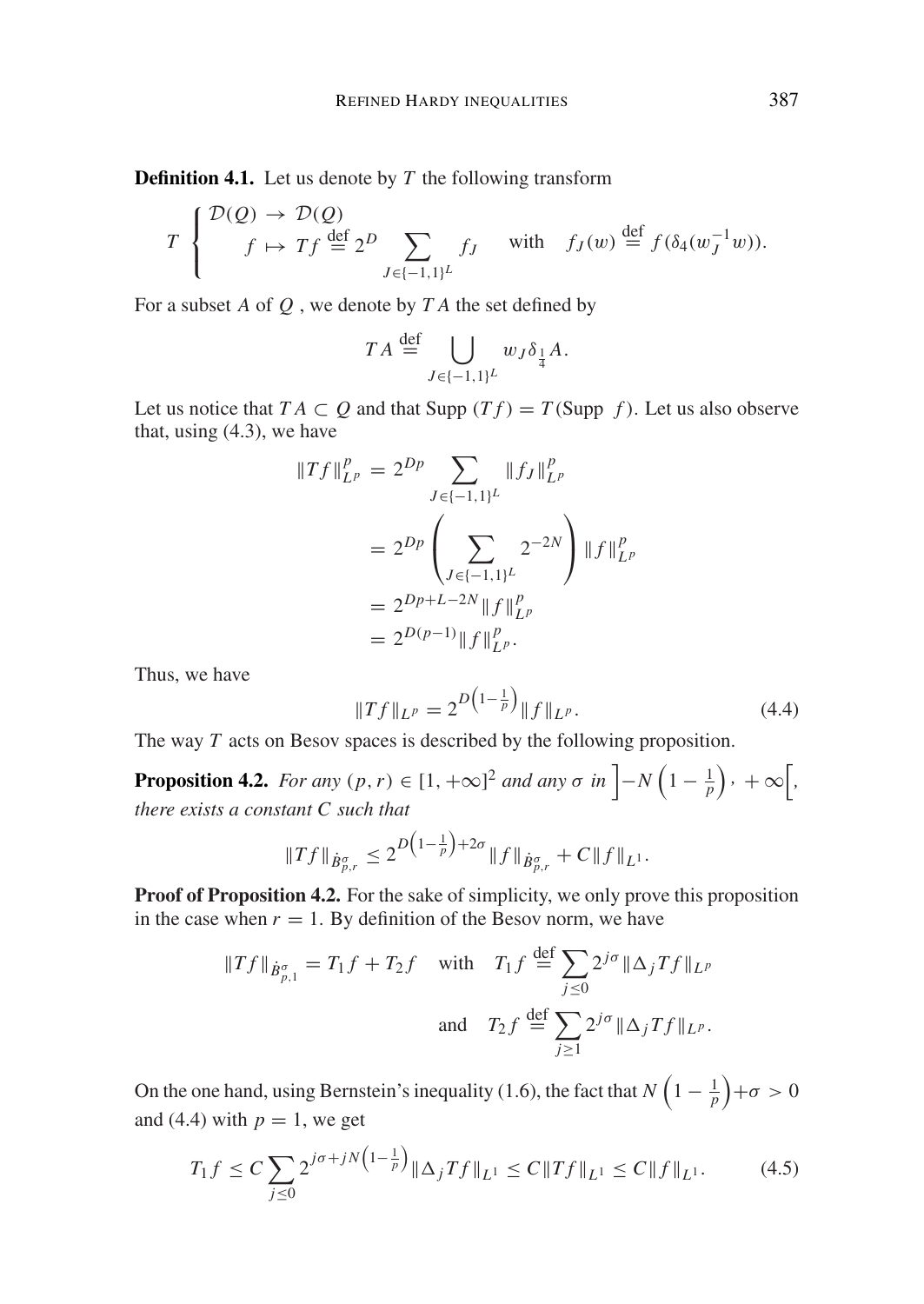The estimate on  $T_2 f$  uses the special structure of  $T Q$ . Let us define the set

$$
\widetilde{Q} \stackrel{\text{def}}{=} \left\{ w \, / d(w, TQ) \le \frac{1}{32} \right\} = \bigcup_{J \in \{-1, 1\}^L} \widetilde{Q}_J \quad \text{with} \quad \widetilde{Q}_J \stackrel{\text{def}}{=} \left\{ w \, / d(w, Q_J) \le \frac{1}{32} \right\}.
$$

Now let us write that  $T_2 f = T_{21} f + T_{22} f$  with

$$
T_{21}f \stackrel{\text{def}}{=} \sum_{j\geq 1} 2^{j\sigma} \|\Delta_j Tf\|_{L^p(\mathcal{C}\widetilde{Q})} \quad \text{and} \quad T_{22}f \stackrel{\text{def}}{=} \sum_{j\geq 1} 2^{j\sigma} \|\Delta_j Tf\|_{L^p(\widetilde{Q})}.
$$

Let us recall that

$$
(\Delta_j Tf)(w') = 2^{jN} \int Tf(w)h\left(\delta_{2^j}(w^{-1}w')\right) dw.
$$

As *h* belongs to S, we have, for any positive integer M, that  $|h(w)| \leq C_M(1 +$  $\rho(w)$ <sup>-*M*</sup>. Thus, by homogeneity and by definition of  $\rho$  and *d*, we get, for all  $(w, w') \in TQ \times \widetilde{Q}^c$ ,

$$
\left| h(\delta_{2^{j}}(w^{-1}w')) \right| \leq C_{M} \left( 1 + \rho(\delta_{2^{j}}(w^{-1}w')) \right)^{-N-1} \rho^{-M}(\delta_{2^{j}}(w^{-1}w'))
$$
  

$$
\leq C_{M} \left( 1 + \rho(\delta_{2^{j}}(w^{-1}w')) \right)^{-N-1} 2^{-jM} \rho^{-M}(w^{-1}w')
$$
  

$$
\leq C_{M} 2^{-jM} \left( 1 + \rho(\delta_{2^{j}}(w^{-1}w')) \right)^{-N-1}.
$$

Using (4.4), we infer that, for any integer *M*,

$$
\|\Delta_j Tf\|_{L^p(\mathcal{C}\widetilde{Q})} \le C_M 2^{j\big(N\big(1-\frac{1}{p}\big)-M\big)} \|Tf\|_{L^1}
$$
  

$$
\le C_M 2^{j\big(N\big(1-\frac{1}{p}\big)-M\big)} \|f\|_{L^1}.
$$

Then, choosing *M* large enough, we infer

$$
T_{21}f \le C \|f\|_{L^1}.
$$
\n(4.6)

Finally let us estimate  $T_{22}f$ . As  $Q$  is the disjoint union of the  $Q_J$ , we get

$$
\|\Delta_j Tf\|_{L^p(\widetilde{Q})} \le 2^{\frac{L}{p}} \sup_{J \in \{-1,1\}^L} \|\Delta_j Tf\|_{L^p(\widetilde{Q}_J)}.
$$
\n(4.7)

Let us first estimate  $\|\Delta_j f_{J'}\|_{L^p(\widetilde{Q}_J)}$  for  $J' \neq J$ . We have, for all  $w' \in \widetilde{Q}_J$ ,

$$
(\Delta_j f_{J'}) (w') = 2^{jN} \int f_{J'}(w) h(\delta_{2j}(w^{-1}w')) dw ,
$$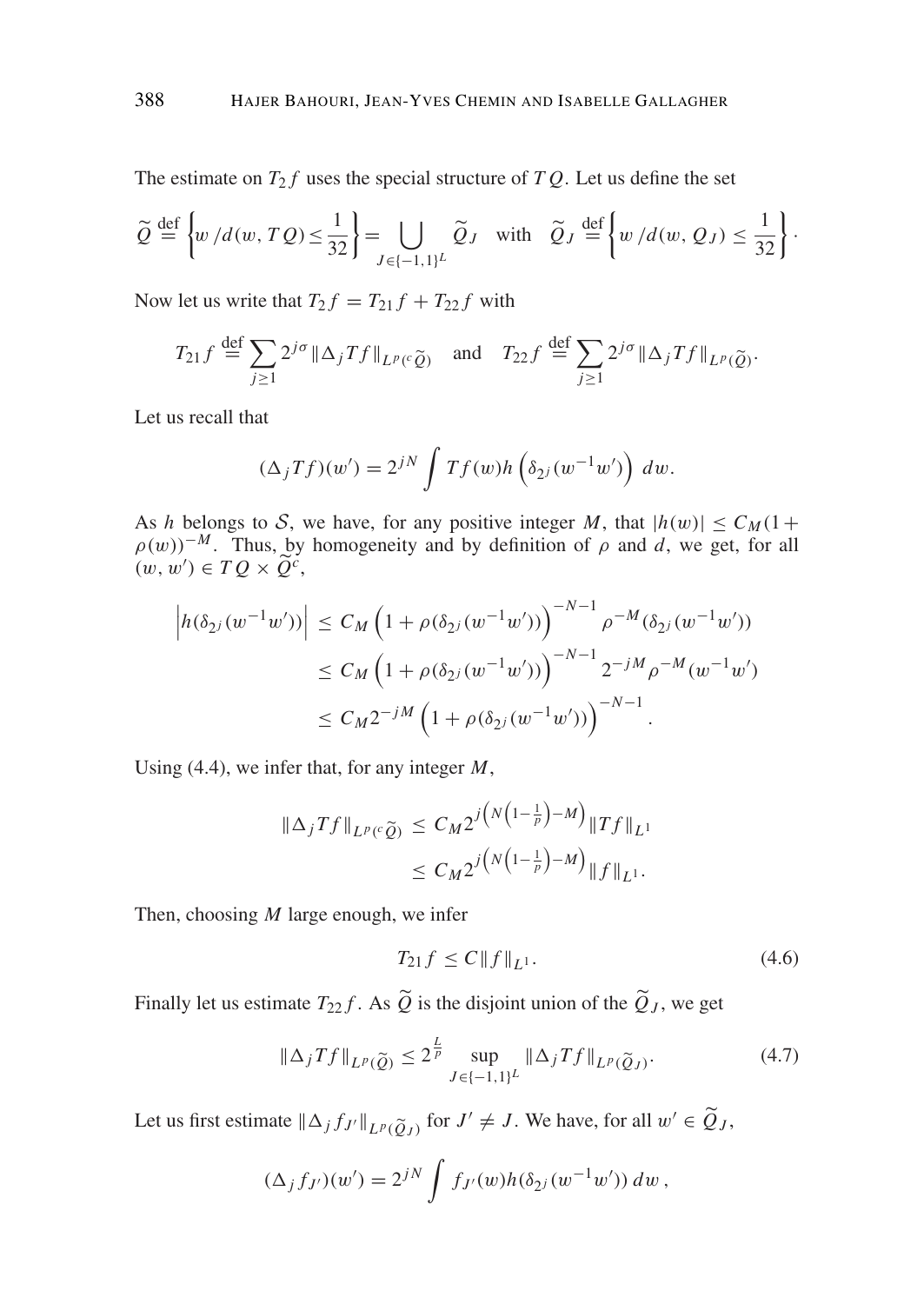and in the integral, the distance  $d(w, w')$  is greater than  $1/32$ . Then, reasoning as above we find that, for any positive integers  $M$ , there exists a constant  $C_M$  such that

$$
J \neq J' \Longrightarrow \|\Delta_j f_{J'}\|_{L^p(\widetilde{Q}_J)} \leq C_M 2^{j\left(N\left(1-\frac{1}{p}\right)-M\right)} \|f_{J'}\|_{L^1}.
$$
 (4.8)

Then, let us observe that  $\|\Delta_j f_J\|_{L^p(\widetilde{Q}_J)} \le \|\Delta_j f_J\|_{L^p}$ . Writing that

$$
w^{-1}w' = \delta_{\frac{1}{4}} \left( \left( \delta_4(w_J^{-1}w) \right)^{-1} \delta_4(w_J^{-1}w') \right)
$$

and changing variable  $v = \delta_4(w_J^{-1}w)$  gives

$$
(\Delta_j f_J)(w') = (\Delta_{j-2} f) \left( \delta_4(w_J^{-1} w') \right).
$$

Thus  $\|\Delta_j f_J\|_{L^p} = 2^{-\frac{2N}{p}} \|\Delta_{j-2} f\|_{L^p}$ . Then using (4.7) and (4.8), we get by definition of *T* , that for all positive integers *M*,

$$
\|\Delta_j f\|_{L^p(\widetilde{Q})} \le 2^{D + \frac{L-2N}{p}} \|\Delta_{j-2} f\|_{L^p} + C_M 2^{j\left(N\left(1 - \frac{1}{p}\right) - M\right)} \|f\|_{L^1}.
$$

Thus by definition of  $T_{22} f$ , we get by choosing *M* large enough,

$$
T_{22}f \le 2^{D\left(1-\frac{1}{p}\right)} \sum_{j\ge 1} 2^{j\sigma} \|\Delta_{j-2}f\|_{L^p} + C_M \|f\|_{L^1} \sum_{j\ge 1} 2^{j\left(\sigma+N\left(1-\frac{1}{p}\right)-M\right)} \\
\le 2^{D\left(1-\frac{1}{p}\right)+2\sigma} \|f\|_{\dot{B}^{\sigma}_{p,1}} + C \|f\|_{L^1}.
$$

Together with (4.5) and (4.6), this concludes the proof of the proposition.

Let us state the following corollary of Proposition 4.2.

**Corollary 4.3.** *For*  $(N - D)/2 < s < N/2$ , *there exists a sequence*  $(f_n)_{n \in \mathbb{N}}$  *of non negative smooth and compactly supported functions such that, for any*  $\beta > 2s/N$ ,

$$
\lim_{n\to\infty}\frac{\|f_n\|_{L^{\frac{2N}{N-2s}}}}{\|f_n\|_{\dot{B}^{s-\frac{N}{2}}_{\infty,\infty}}^{\beta}\|f_n\|_{\dot{H}^s}^{1-\beta}}=+\infty.
$$

**Proof of Corollary 4.3.** Let us consider a smooth compactly supported non negative function  $f_0$  and let us define the sequence  $(f_n)_{n \in \mathbb{N}}$  by  $f_n = T^n f_0$ . By iteration of the inequality of Proposition 4.2, we have

$$
\|f_n\|_{B^{\sigma}_{p,q}} \leq 2^{n\left(D\left(1-\frac{1}{p}\right)+2\sigma\right)} \|f_0\|_{B^{\sigma}_{p,q}} + C \left(\sum_{m=0}^{n-1} 2^{m\left(D\left(1-\frac{1}{p}\right)+2\sigma\right)}\right) \|f_0\|_{L^1}.
$$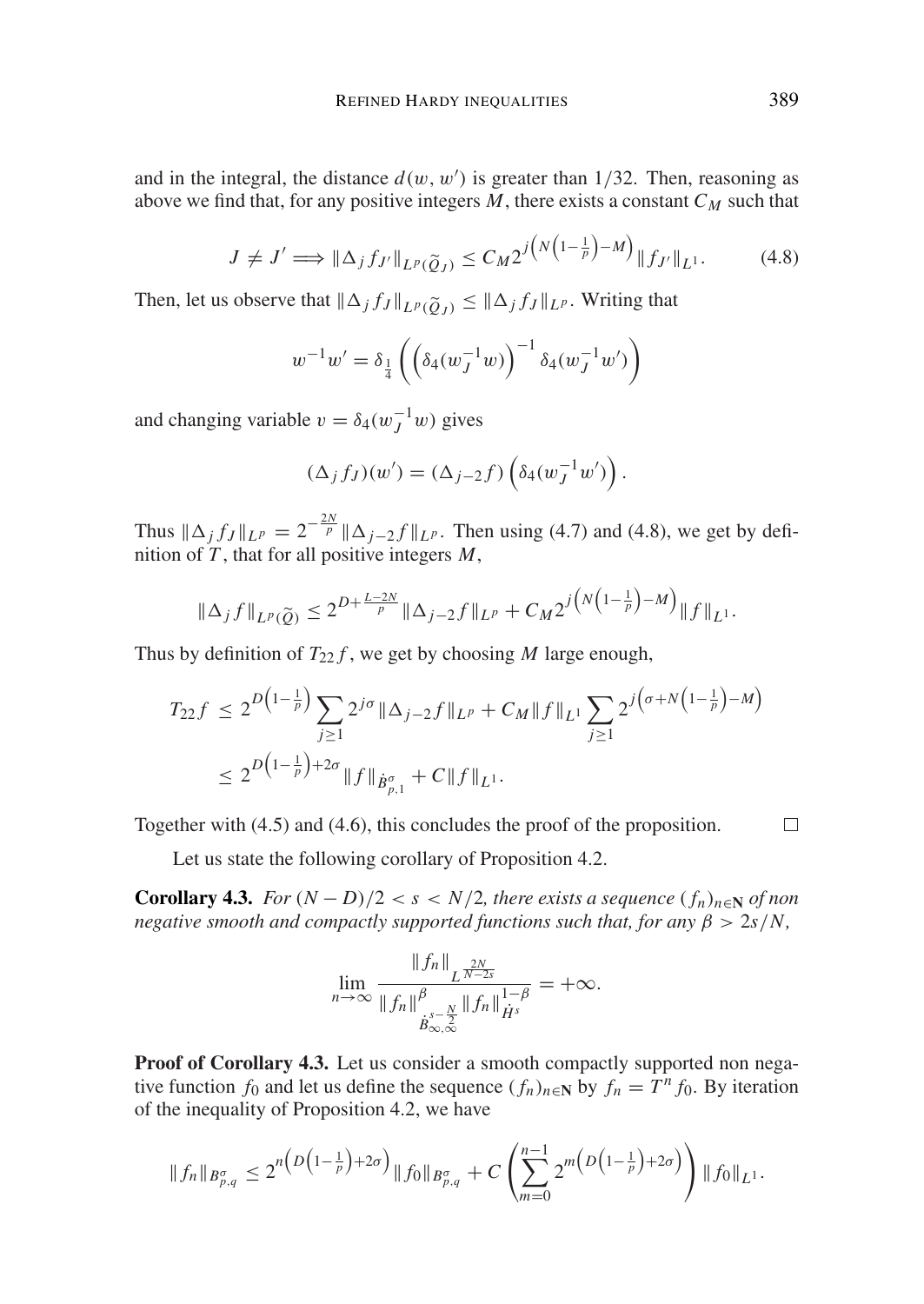If  $\sigma > -\frac{D}{2}\left(1 - \frac{1}{p}\right)$ , we deduce that

$$
||f_n||_{B_{p,q}^{\sigma}} \leq C_{f_0} 2^{n\left(D\left(1-\frac{1}{p}\right)+2\sigma\right)}
$$

Applying this first with  $\sigma = s - N/2$  and  $p = q = \infty$  and then with  $\sigma = s$ and  $p = q = 2$  gives

$$
||f_n||_{\dot{B}_{\infty,\infty}^{s-\frac{N}{2}}} \leq C_{f_0} 2^{n(D-N+2s)} \quad \text{and} \quad ||f_n||_{\dot{H}^s} \leq C_{f_0} 2^{n\left(\frac{D}{2}+2s\right)}.
$$

Assertion (4.4) claims that

$$
\|f_n\|_{L^{\frac{2N}{N-2s}}} = 2^{nD\left(\left(\frac{1}{2} + \frac{s}{N}\right)\right)} \|f_0\|_{L^{\frac{2N}{N-2s}}}.
$$

This concludes the proof of the corollary.

**Remark 4.4.** Unfortunately, we cannot claim the same result for the refined Hardy inequality. Let us notice that the refined Hardy inequality has an obvious translation invariant generalization which is

$$
\sup_{a} \int \frac{u^2(w)}{\rho^{2s}(a^{-1}w)} dw \leq C \|u\|_{\dot{B}_{\infty,2}^{s-\frac{N}{2}}}^{\frac{2s}{N}} \|u\|_{\dot{H}^s}^{1-\frac{2s}{N}}.
$$

For the sequences used in the proof of Corollary 4.3, omitted computations show that, if *s* is greater than  $\frac{1}{2}(N - \frac{D}{2})$ ,

$$
\sup_{a} \int \frac{f_n^2(w)}{\rho^{2s}(a^{-1}w)} dw \le C2^{n(D-N+2s)}.
$$

This is exactly the same behavior as  $|| f_n ||_{\substack{s^s - \frac{N}{2} \\ \mathcal{B}_{\infty,2}}}$ . We do not know if the exponent can be improved in (1.12) when we restrict to the cone of non negative functions.

## **References**

- [1] H. BAHOURI, J.-Y. CHEMIN and C.-J. XU, *Trace and trace lifting theorems in weighted Sobolev spaces*, J. Inst. Math. Jussieu **4** (2005), 509–552.
- [2] H. BAHOURI, P. GÉRARD and C.-J. XU, *Espaces de Besov et estimations de Strichartz gen´ eralis ´ ees sur le groupe de Heisenberg ´* , J. Anal. Math. **82** (2000), 93–118.
- [3] H. BAHOURI and I. GALLAGHER, *Paraproduit sur le groupe de Heisenberg et applications*, Rev. Mat. Iberoamericana **17** (2001), 69–105.
- [4] J.-M. BONY, *Calcul symbolique et propagation des singularites pour les ´ equations aux ´ deriv ´ ees partielles non lin ´ eaires ´* , Ann. Sci. Ecole Norm. Sup. ´ **14** (1981), 209–246.